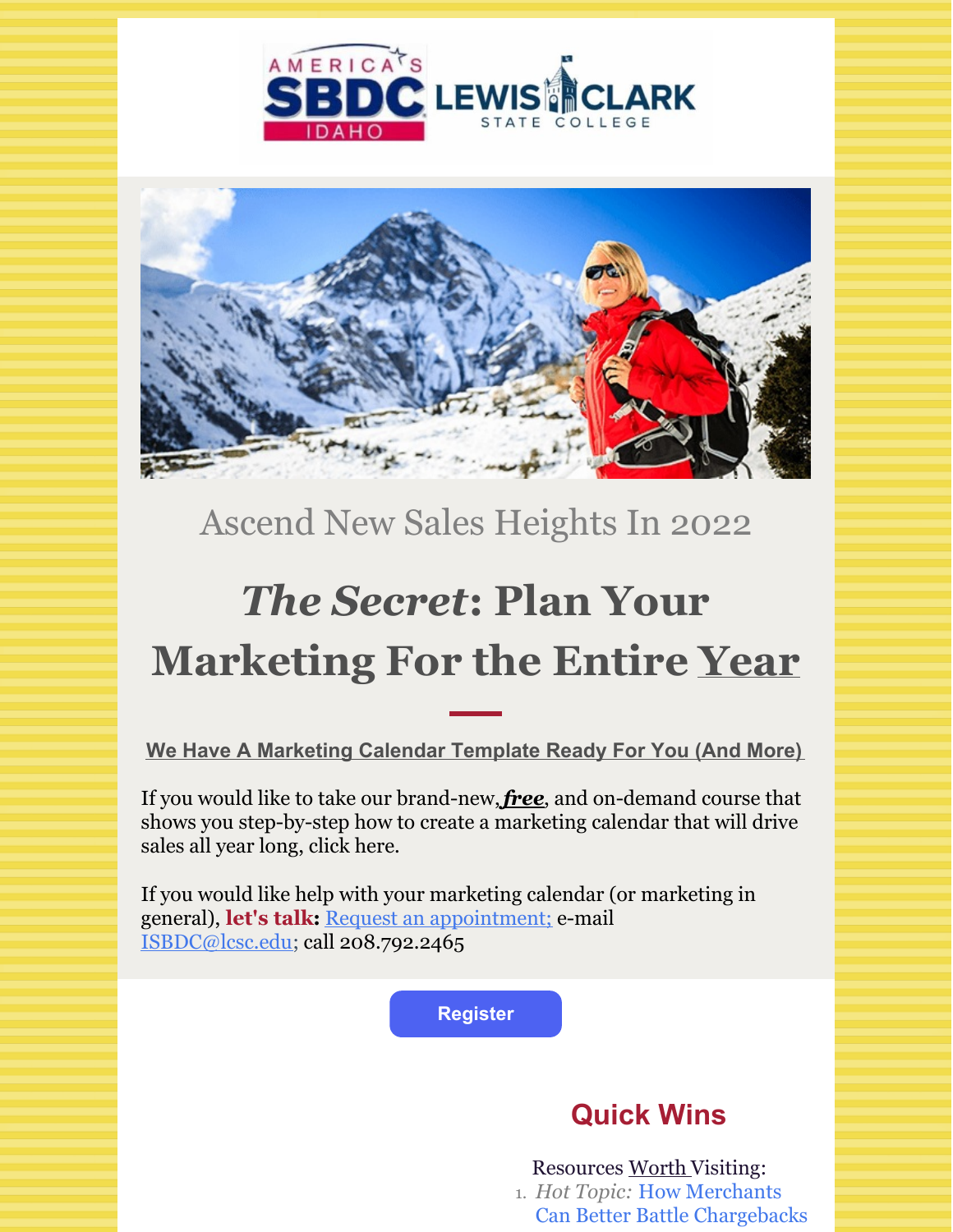

- and Fraud [\(ecommercetimes.com\)](https://www.ecommercetimes.com/story/How-Merchants-Can-Better-Battle-Chargebacks-and-Fraud-87345.html) 2. Social Media [Demographics](https://khoros.com/resources/social-media-demographics-guide)
- Guide
- 3. Industry Specific And [Hyperlocal](https://inwp.org/sizeup-inlandnw/) Market Research
- 4. Free [Learning](https://ascent.sba.gov/) Platform

## Article Of The Month: Hiring Tips

Be persistent and consistent: continue to seek workers on a regular basis.

Some sources of workers:

- The Department of Labor, [labor.idaho.gov](http://www.labor.idaho.gov).
- The Department of Labor's apprenticeship program: [labor.idaho.gov/dnn/Job-Seekers/On-the-Job-](http://www.labor.idaho.gov/dnn/Job-Seekers/On-the-Job-Training/Apprenticeships/Employers)Training/Apprenticeships/Employers.
- College websites, for example: lcsc.edu/student[employment/employer-resources.](http://www.lcsc.edu/student-employment/employer-resources)

Contact the following to get free help analyzing and writing a job description: [careeronestop.org/LocalHelp/AmericanJobCenters/find](http://www.careeronestop.org/LocalHelp/AmericanJobCenters/find-american-job-centers.aspx)american-job-centers.aspx.

Research how other businesses are succeeding with hiring and retaining workers:

This restaurant faced no problems hiring during a [nationwide](https://www.msn.com/en-us/money/careersandeducation/this-oakland-restaurant-faced-no-problems-hiring-during-a-nationwide-staffing-crisis-here-s-why/ar-AARb1Ab) staffing crisis. Here's why (msn.com)

We offer a multipage PDF Resource Guide (i.e., more tips) on finding and retaining workers. **Let's Talk :** Request an [appointment;](https://idahosbdc.org/locations/north-central-idaho/) e-mail [ISBDC@lcsc.edu](mailto:isbdc@lcsc.edu); call 208.792.2465

#### **Coming in the next newsletter:** We teach you how to get *More Cash Now!* for your business.

*We are here to help with COVID-19. The Idaho SBDC remains open to provide consulting support for Idaho businesses during this time. Some of our consulting will be held virtually, but our expert staf across the state can still help you navigate this situation.*

*We do not of er legal services, legal advice, tax services, or tax advice, for any legal/tax questions, issues, or advice, please contact a qualified attorney and/or certified public accountant.*

*The Idaho SBDC is funded by the U.S. Small Business Administration, host institutions of higher education, and the State of Idaho. The Idaho SBDC is an equal-opportunity/ af irmative action employer. Services are provided on a non-discriminatory basis.*